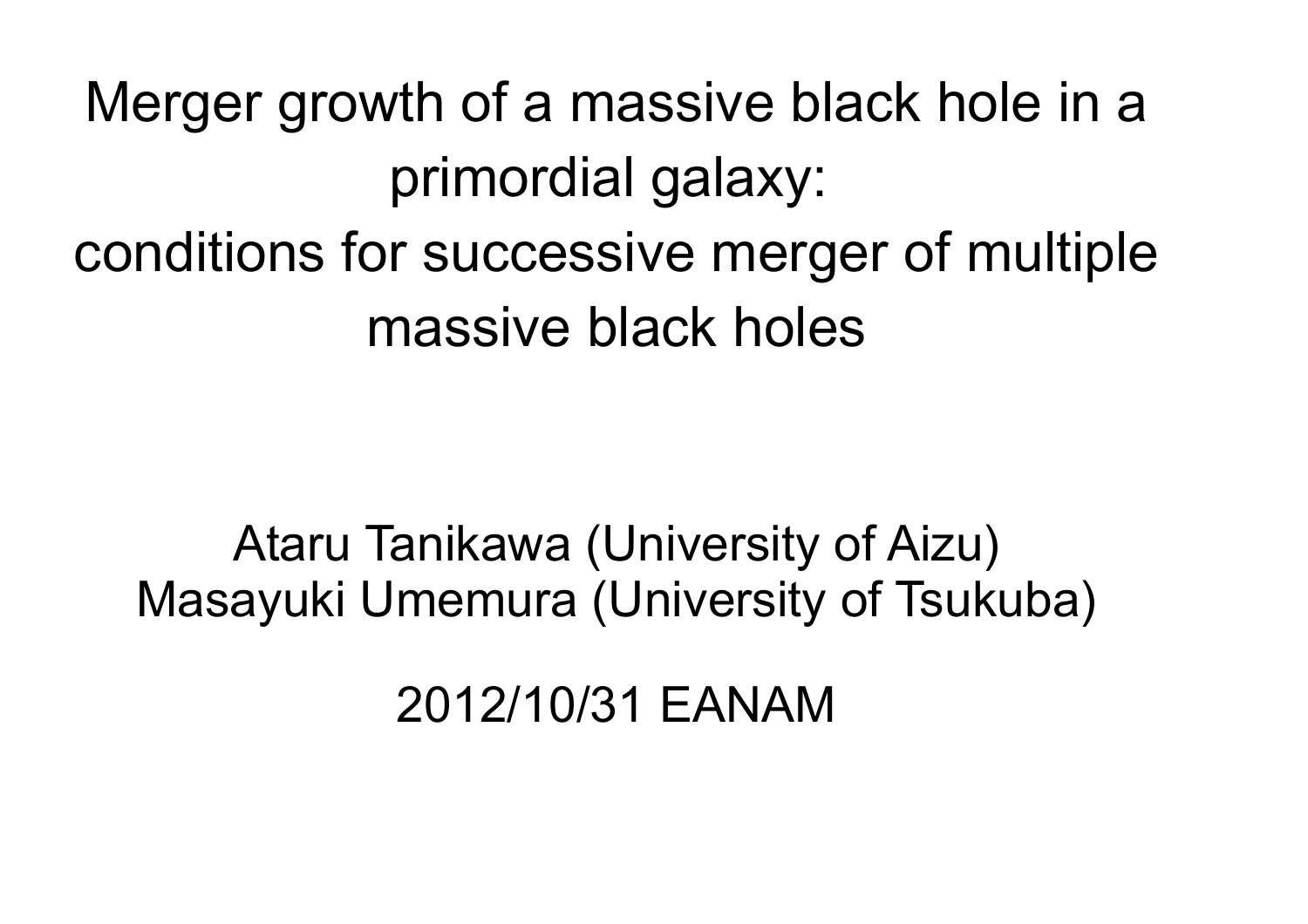# Super Massive Black Hole (SMBH)

- Site : galactic center
- Mass:  $>10^6$ Msun
- Formation epoch
	- $-$  SMBH > 10 $^9$ M<sub>sun</sub> @z~6 (e.g. Fan et al. 2001)
- Formation process
	- Most of mass acquired by gas accretion (e.g. Soltan 1982)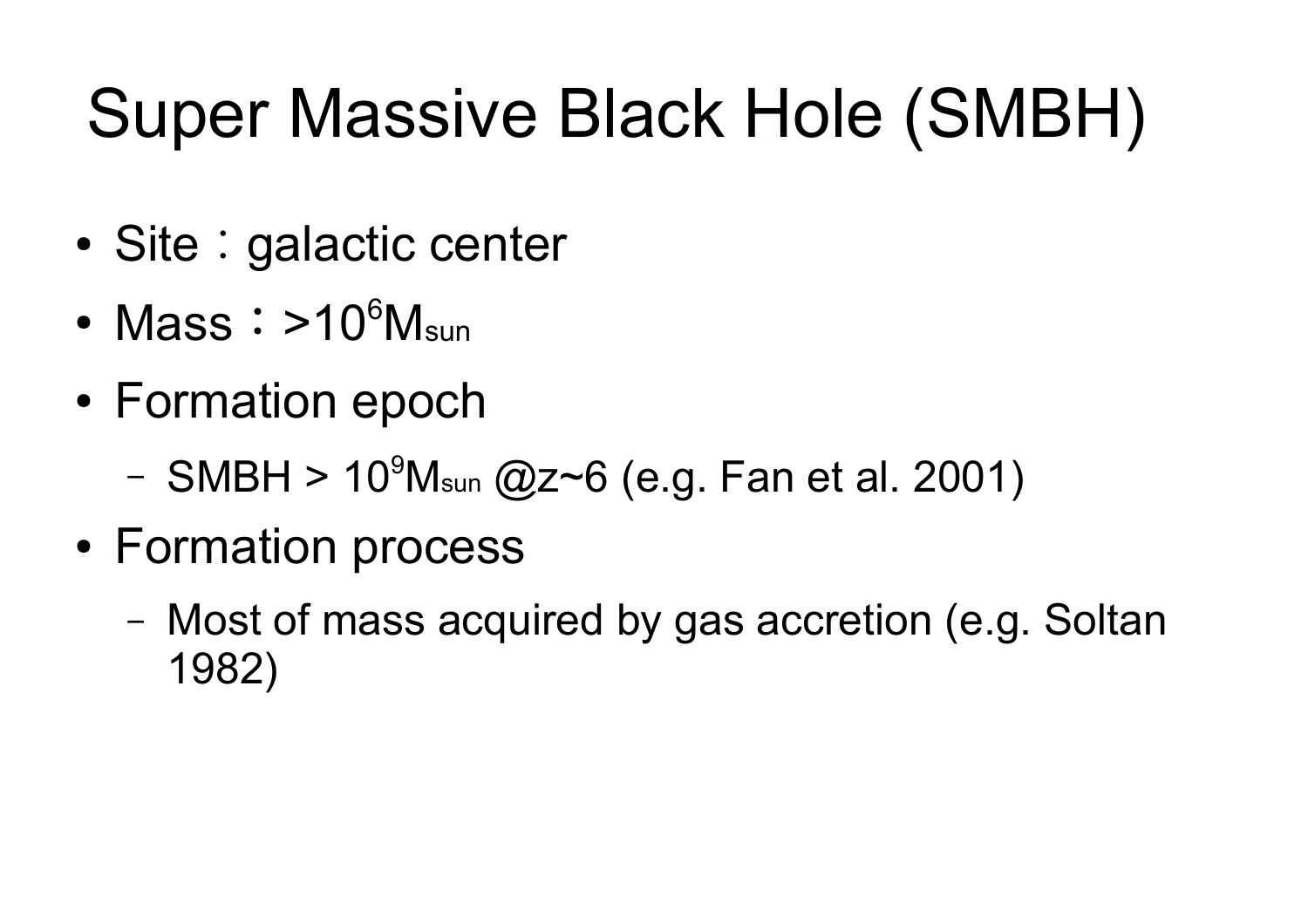### Problem of formation process

- SMBH:  $10^9$ M<sub>sun</sub> @ z ~ 6 (universe age ~ 1Gyr)
- If a seed of SMBH is massive star remnant, ...
	- Mass of first stars <100Msun
	- Seed mass: <100 $M_{sun}$  @ z ~ 20
	- Grow to 10<sup>9</sup>M<sub>sun</sub> if Eddington accretion continues
- Solution
	- Super Eddington accretion
	- Formation of super massive star (~ 10<sup>4</sup> M<sub>sun</sub>)
	- Merger growth of SMBHs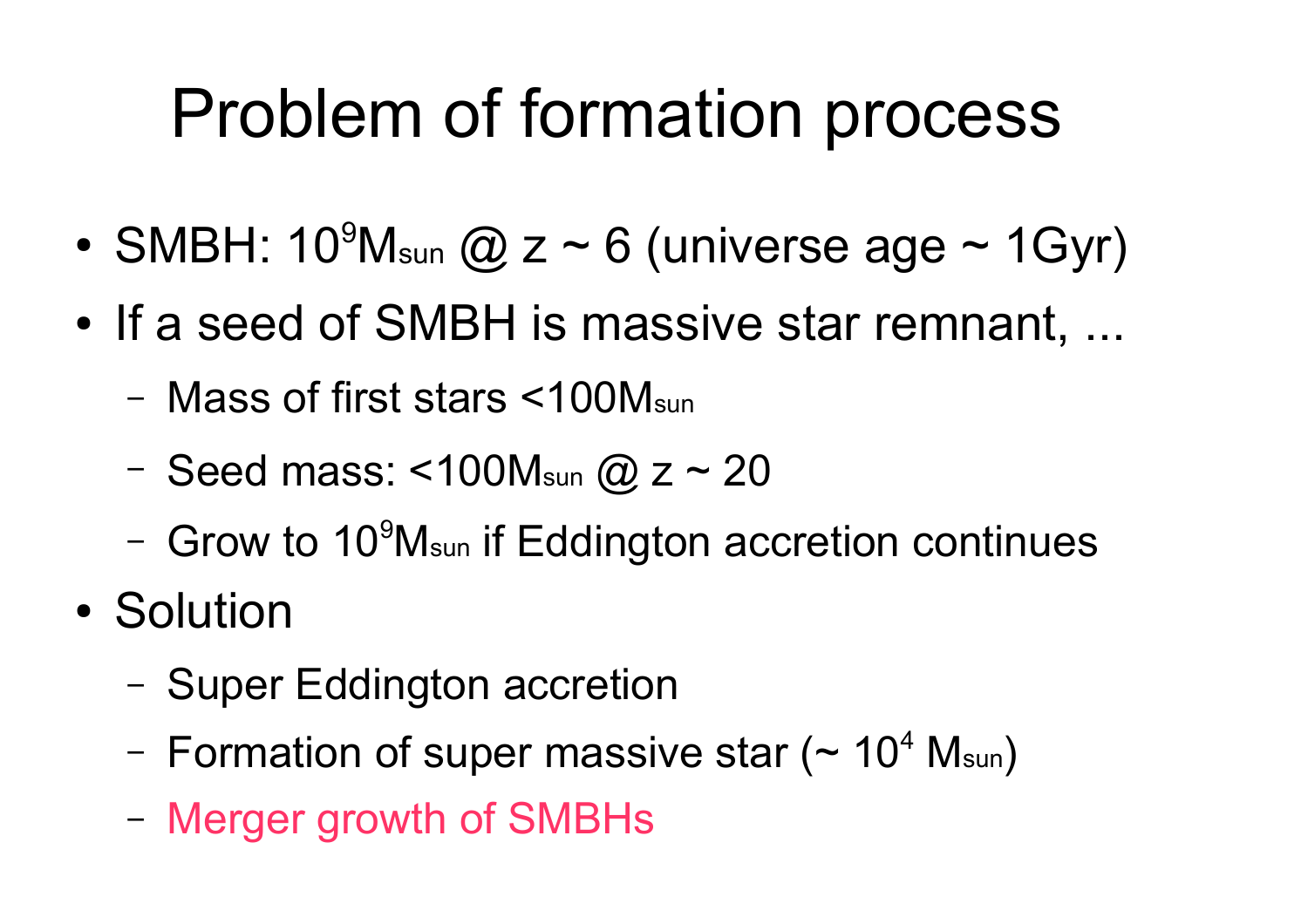# This work

- N-body simulation
	- No gas
	- Merger of SMBHs when  $r = 10r<sub>sch</sub>$

#### • Setup

– 10 SMBHs in one galaxy

c.f. Major merger  $\rightarrow$  hyper star cluster  $\rightarrow$  IMBHs (Matsui et al. 2012)

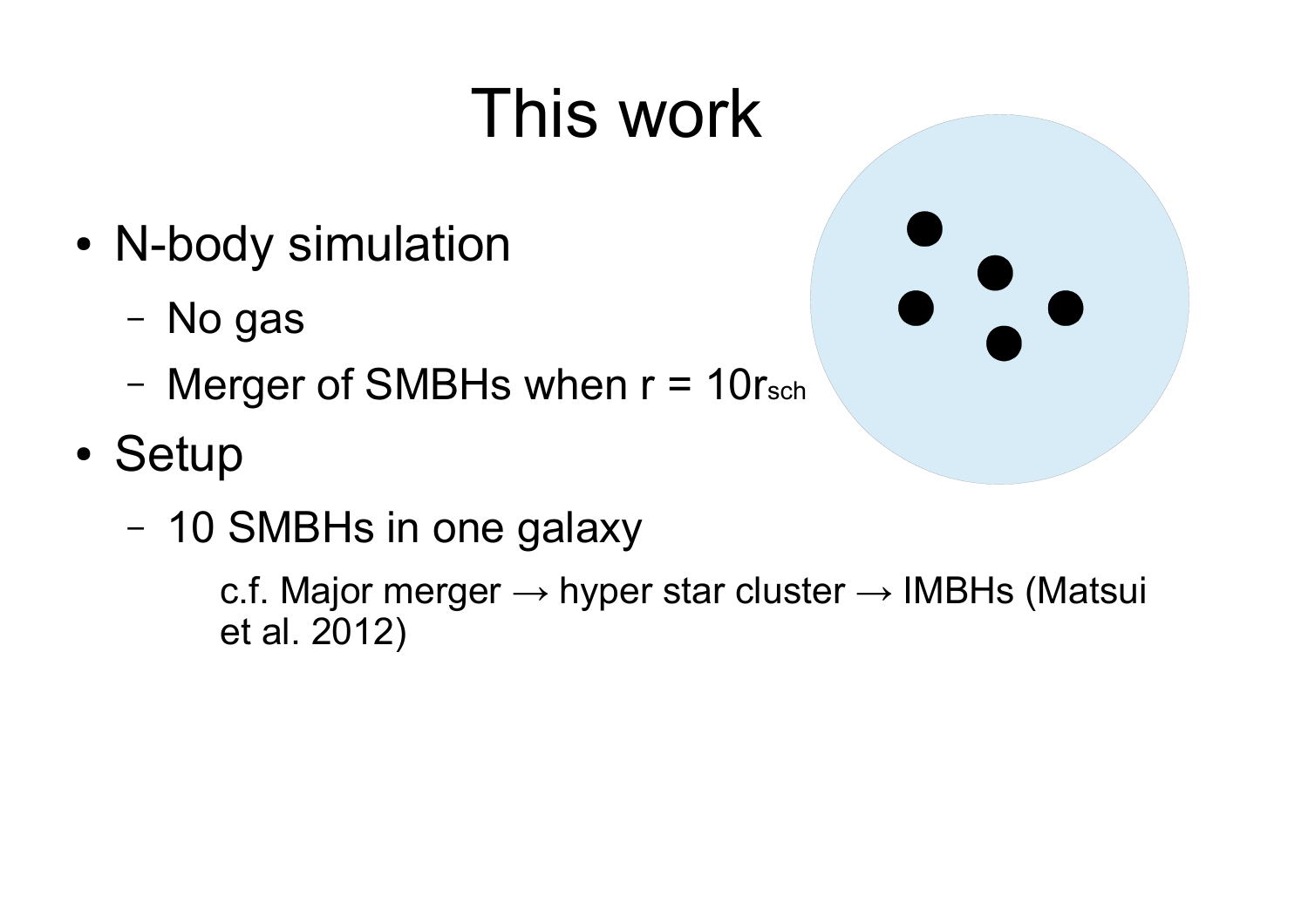# Method

- Collisional N-body simulation
	- SMBH-SMBH
		- $1 2.5$  PN(Kupi et al. 2009)
		- GW kick >200 km/s just after merger (Kesdan et al. 2010)
- Initial conditions
	- Galaxy
		- Hernquist model (N=512k)
		- 3D velocity dispersion: 120km/s 350km/s
	- SMBH
		- The number of SMBHs: 10
		- Mass ratio of 10 SMBH to the galaxy: 0.1  $%$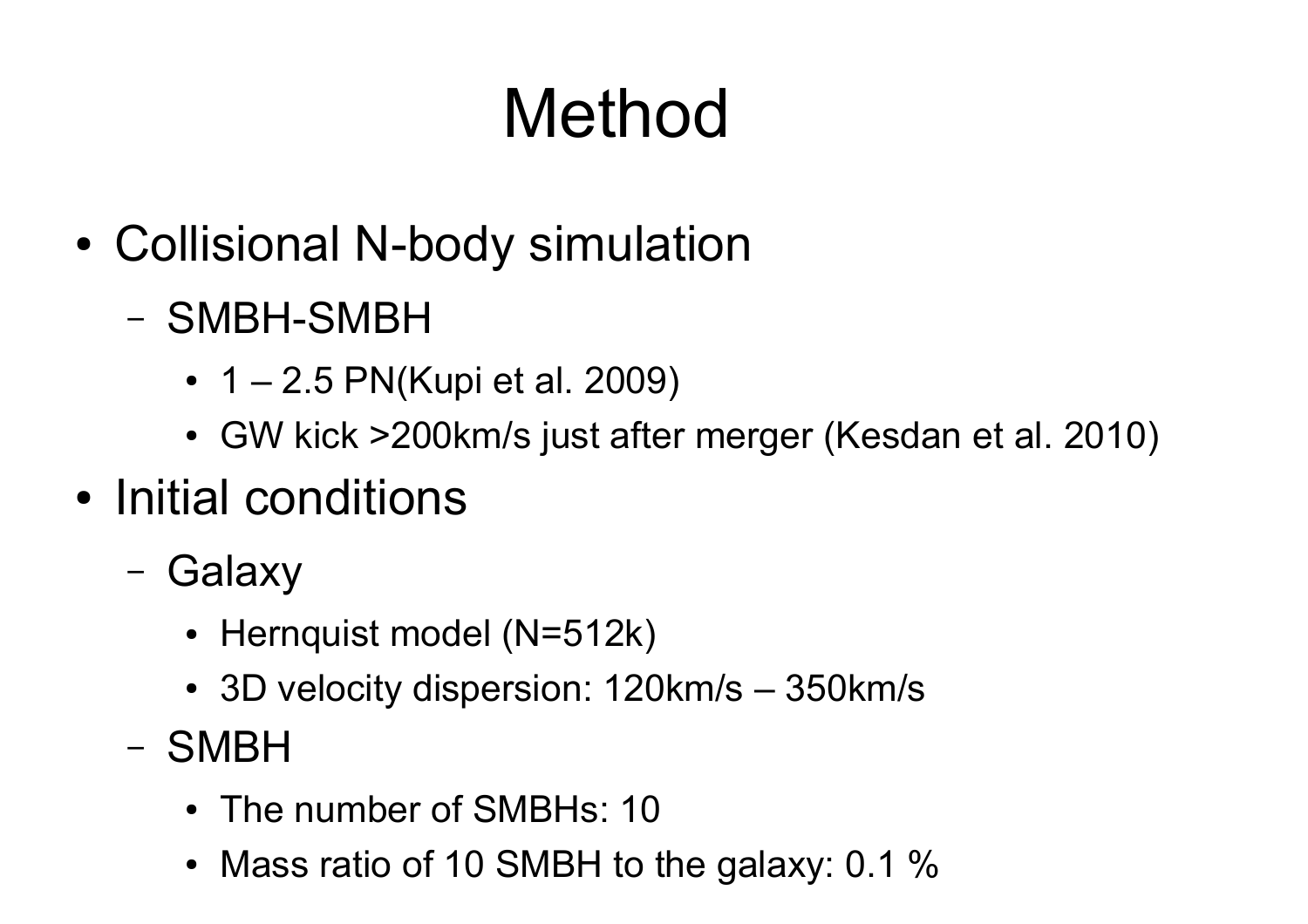### SMBH mergers

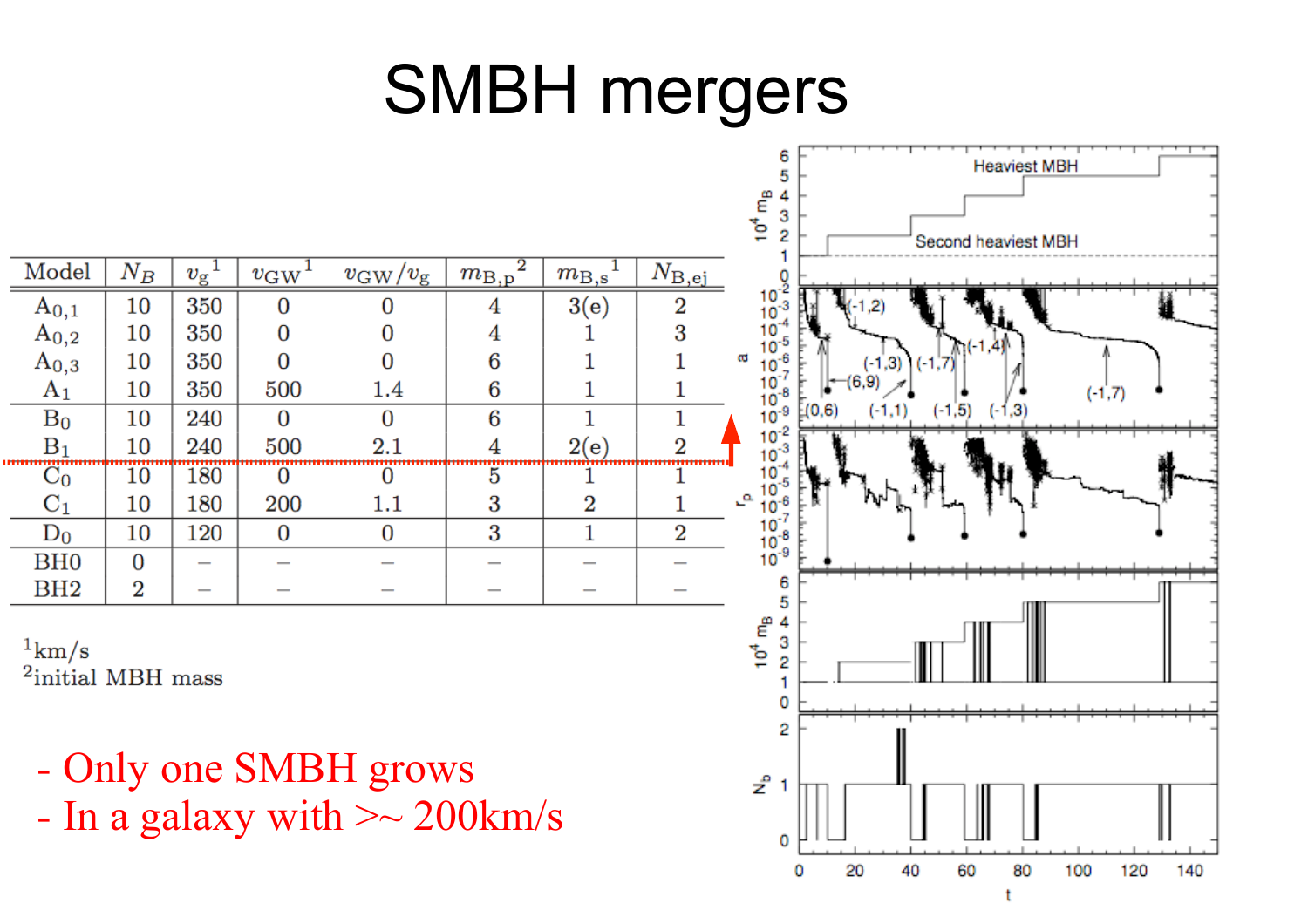#### Corresponding galaxy and dark halo

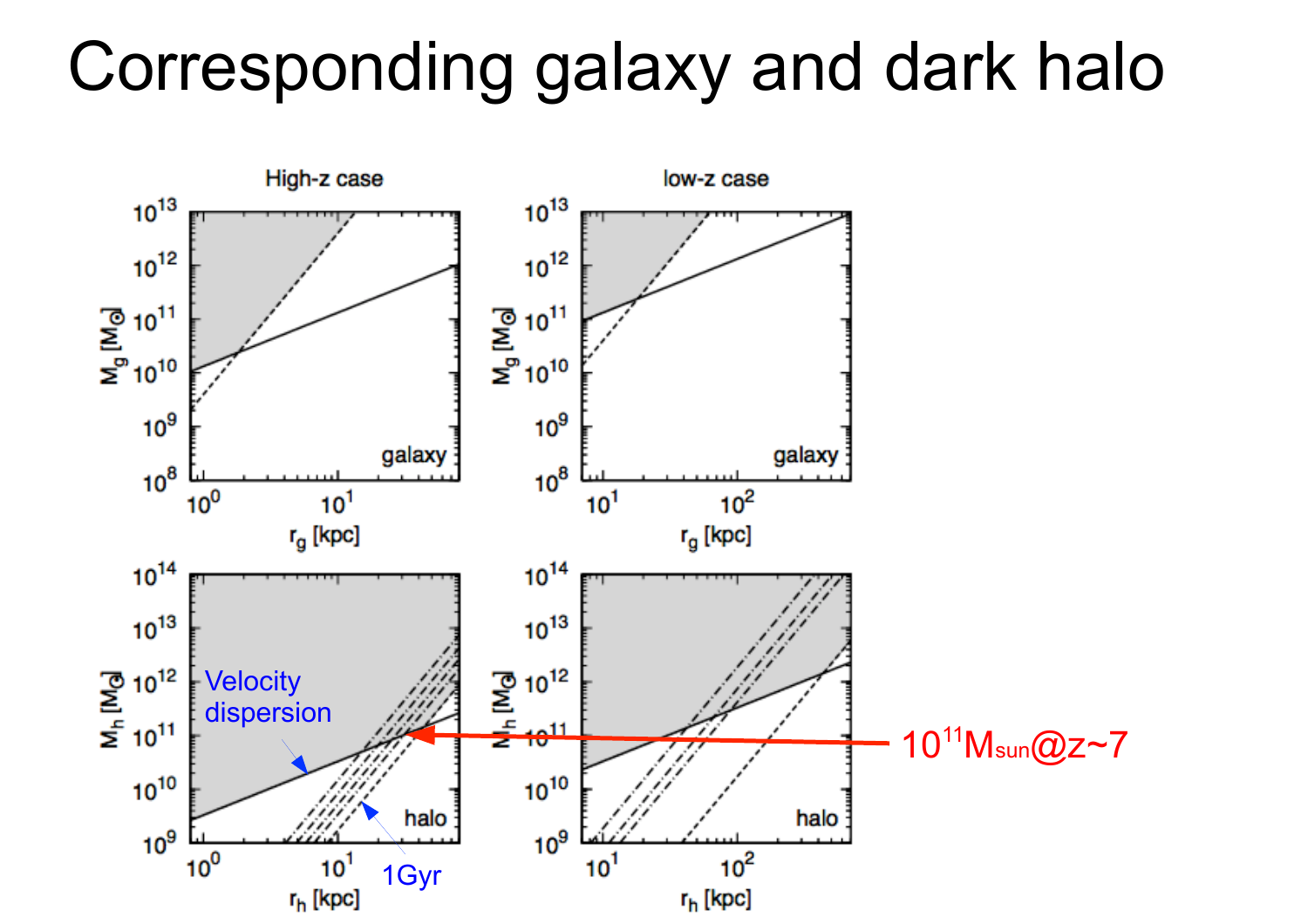#### High-velocity star